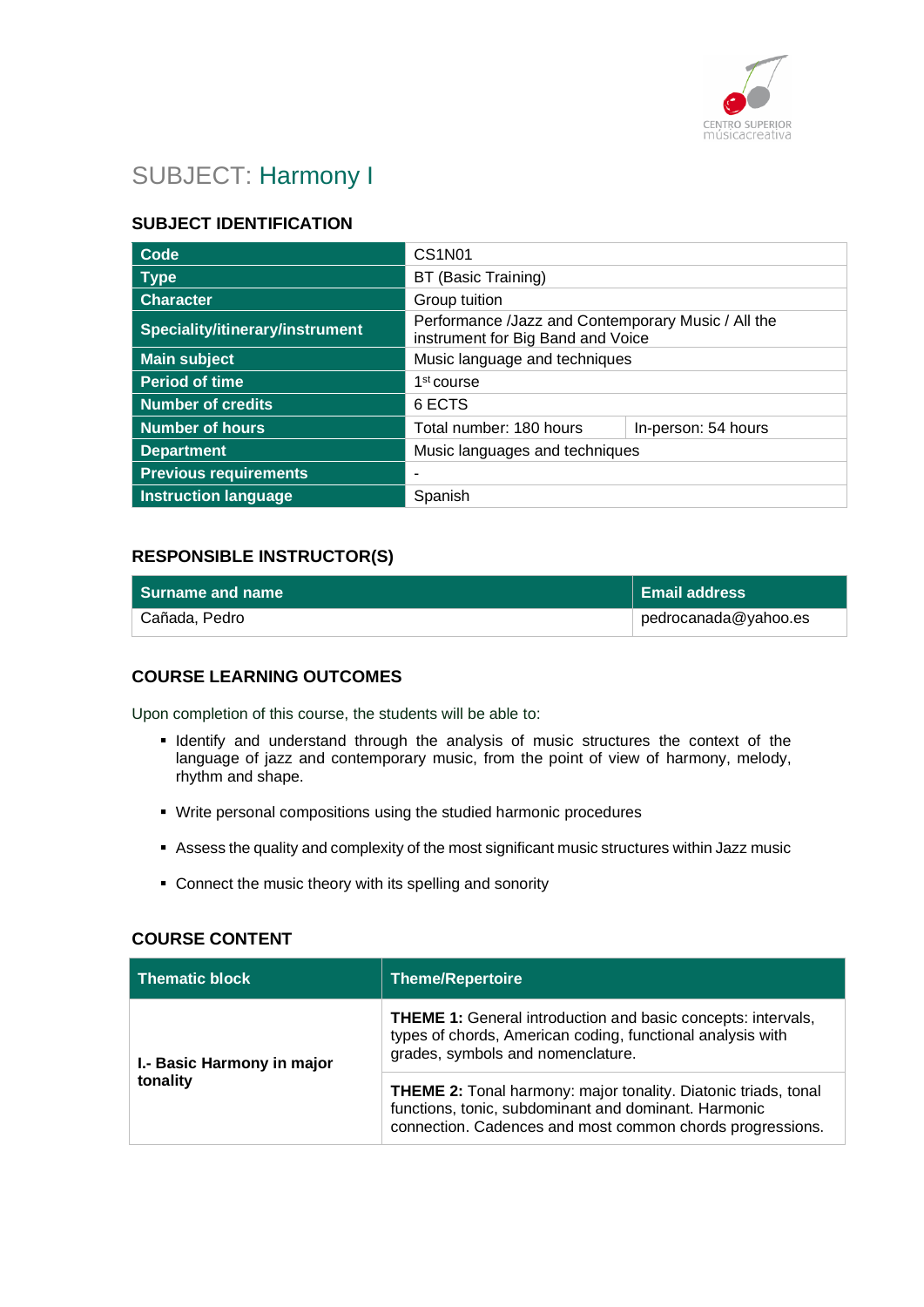

|                                                | <b>THEME 3: Major mode: diatonic tetrads, harmonic connection.</b><br>Most common chords progressions.                                                                                                                          |  |
|------------------------------------------------|---------------------------------------------------------------------------------------------------------------------------------------------------------------------------------------------------------------------------------|--|
|                                                | <b>THEME 4:</b> Concept of <i>chord scale</i> . Basic tones definition, guide<br>tones, tensions and 'avoidable' tones.                                                                                                         |  |
|                                                | <b>THEME 5:</b> Chord scales in major tonality and its tensions                                                                                                                                                                 |  |
| II. - Basic Harmony in minor<br>tonality       | <b>THEME 6:</b> Harmony in minor tonality: diatonic triads, tonal<br>functions, harmonic connection. Dominant chord. Cadences and<br>most common chords progressions. Natural minor scale,<br>harmonic minor and melodic minor. |  |
|                                                | <b>THEME 7:</b> Minor mode: diatonic 4-part chords, harmonic<br>connection. Progressions of the most common chords.                                                                                                             |  |
|                                                | THEME 8:<br>Chord scales in minor key: diatonic tensions and<br>avoid notes.                                                                                                                                                    |  |
| III. - Secondary Dominants and<br>by extention | <b>THEME 9:</b> Secondary dominants, concept of harmonic rhythm.                                                                                                                                                                |  |
|                                                | THEME 10:<br>Chord scales of secondary dominants: tensions<br>and avoid notes.                                                                                                                                                  |  |
|                                                | <b>THEME 11:</b> Dominants by extension: chord scales.                                                                                                                                                                          |  |
|                                                | <b>THEME 12:</b> Il relative of secondary dominant chords and of<br>extended dominant chords.                                                                                                                                   |  |
| IV. - Blues                                    | THEME 13:<br>Blues: structure, basic chords, chord scales.                                                                                                                                                                      |  |
|                                                | <b>THEME 14:</b> modal exchange between major mode and minor<br>mode: IVm7, bIllmaj7, bVImaj7, bVII7.                                                                                                                           |  |
| V. - Modal exchange                            | THEME 15: modal exchange between minor scales: bllmaj7,<br>bVIImaj7, bVIImin7, bVI7.                                                                                                                                            |  |
|                                                | <b>THEME 16:</b> Chords of II related to dominant chords in modal<br>exchanges.                                                                                                                                                 |  |
| VI. - Cliché lines                             | <b>THEME 17:</b> Cliché lines in static harmonies.                                                                                                                                                                              |  |
| VII. - Broken Cadences                         | <b>THEME 18:</b> Broken cadences to diatonic chords and to modal<br>exchange chords.                                                                                                                                            |  |
| <b>VIII. - Substitute Dominant</b><br>chords   | <b>THEME 19:</b> Substitute dominant chords in major and minor<br>mode; chord scales.                                                                                                                                           |  |
|                                                | <b>THEME 20:</b> Substitute dominant chords by extension.                                                                                                                                                                       |  |
|                                                | <b>THEME 21:</b> Chords of II relative in substitute dominants.                                                                                                                                                                 |  |
| IX. - Diminished Chords                        | <b>THEME 22:</b> Diminished chords with a dominant function: <i>chord</i><br>scales.                                                                                                                                            |  |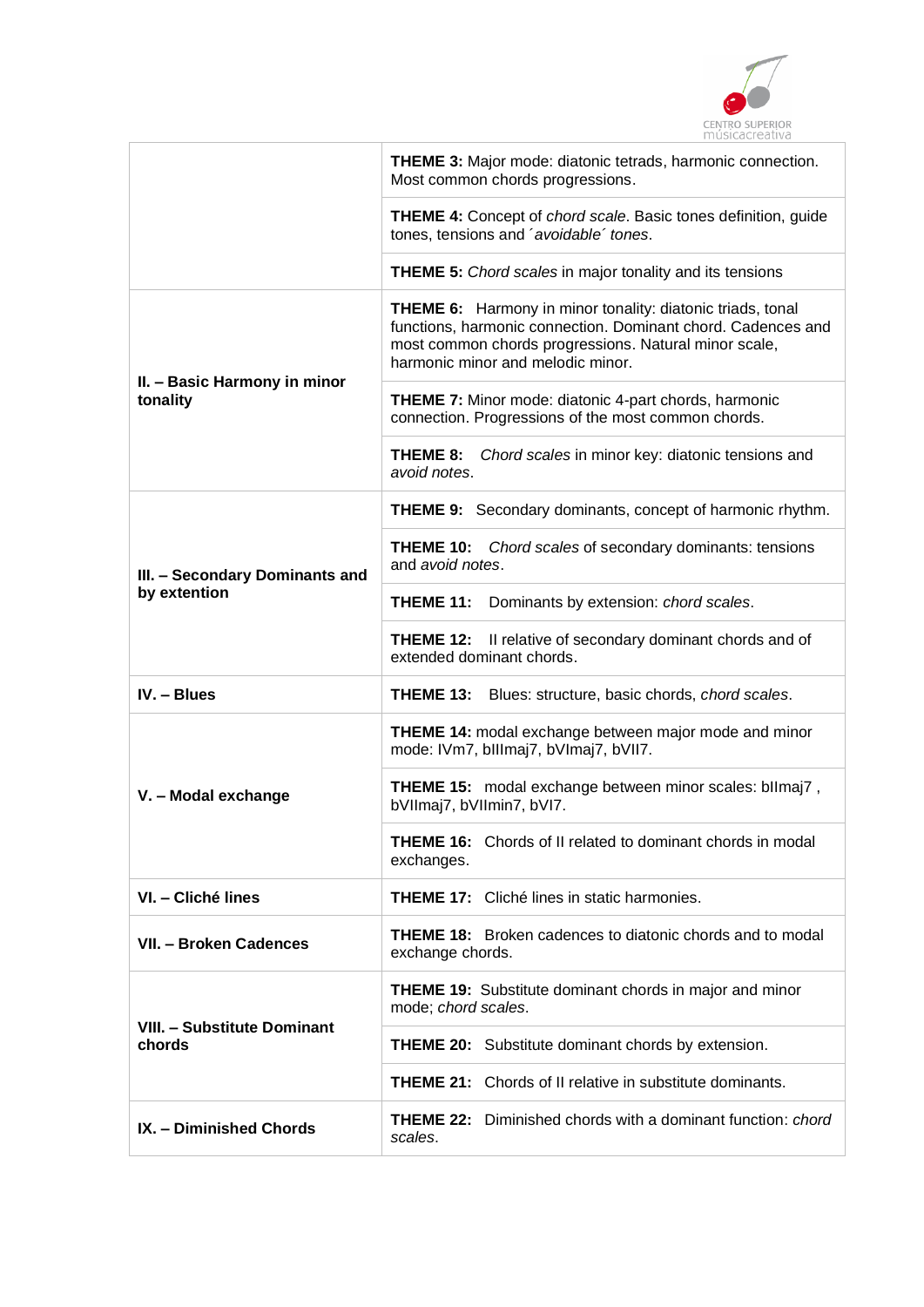

|                        | scales.   | <b>THEME 23:</b> Diminished chords: secondary and passing chord     |
|------------------------|-----------|---------------------------------------------------------------------|
|                        | tensions. | <b>THEME 24:</b> Jazz Blues: harmonic progressions, scales,         |
| X. - Altered Dominants |           | <b>THEME 25:</b> Altered dominant chords: <i>chord scales.</i>      |
| $XI - Form$            |           | <b>THEME 26:</b> Formal analysis and melodic analysis of standards. |

# **STUDENT´S STUDY HOURS PLANNING**

| <b>Activity type</b>                                           | <b>Total hours</b>          |
|----------------------------------------------------------------|-----------------------------|
| <b>Theoretic activities</b>                                    | 41 hours                    |
| <b>Practice activities</b>                                     | 10 hours                    |
| Other mandatory training activities (seminars, workshops etc.) | $\overline{\phantom{a}}$    |
| <b>Test taking</b>                                             | 3 hours                     |
| <b>Student self-study hours</b>                                | 100 hours                   |
| <b>Practice preparation</b>                                    | 26 hours                    |
| <b>Total studying hours</b>                                    | $\sqrt{54+126} = 180$ hours |

## **METHODOLOGY**

| <b>Theoretical activities</b>                                                | Theoretical/conceptual explanations and analysis of different<br>examples coming from all the most relevant music styles.                                                                       |
|------------------------------------------------------------------------------|-------------------------------------------------------------------------------------------------------------------------------------------------------------------------------------------------|
| <b>Practical activities</b>                                                  | Practical application of what has been studied in class through<br>transcriptions, collective group intonation, performance with<br>instrument, sight-reading, rhythms and melodies composition |
| <b>Other training mandatory</b><br>activities (workshops,<br>seminars, etc.) | Thematic sessions with visiting professors                                                                                                                                                      |

# **ASSESSMENT TOOLS**

| <b>Theoretical activities</b> | <b>Participation:</b> The students must actively participate in class, proving<br>interest and/or understanding of the content covered.<br>Continuous evaluation: The students must fulfil the requested<br>assignments during the whole academic course, proving research<br>ability and practice synthesis skills concerning theoretical concepts in<br>performance. |
|-------------------------------|------------------------------------------------------------------------------------------------------------------------------------------------------------------------------------------------------------------------------------------------------------------------------------------------------------------------------------------------------------------------|
| <b>Practical activities</b>   | Participation: The students must actively participate in class, proving<br>interest and/or understanding of the content covered.<br>Continuous evaluation: The students must fulfil the requested practical<br>assignments during the whole academic course based on to team-<br>work dynamics and also prove writing and oral skills.                                 |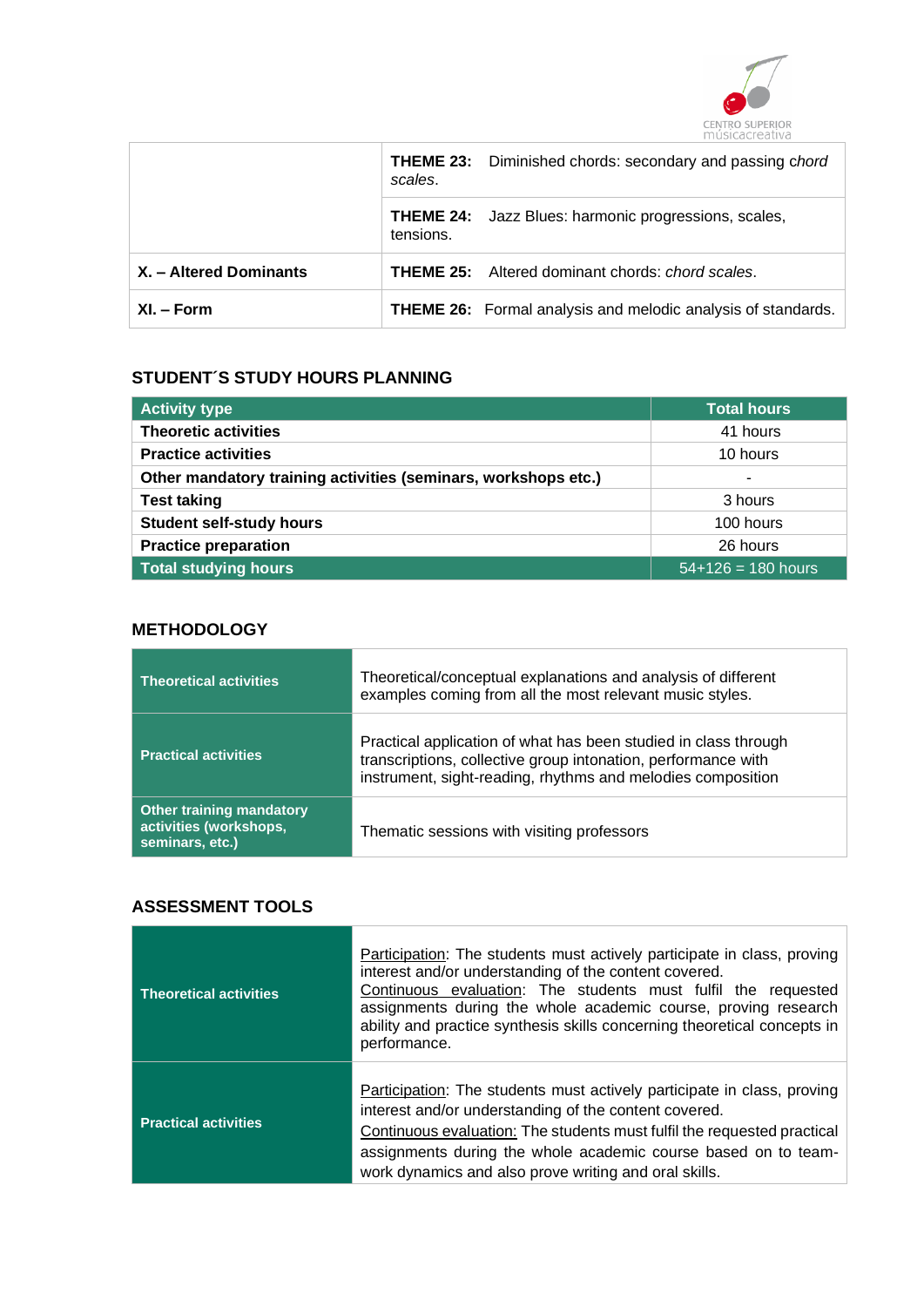

|                                                                                 | Performance exams: The students must take at least two exams                                                                                                       |
|---------------------------------------------------------------------------------|--------------------------------------------------------------------------------------------------------------------------------------------------------------------|
|                                                                                 | during the academic course in order to show the practical skills                                                                                                   |
|                                                                                 | acquired and the practical assimilation of the course contents,<br>following the tests instructions.                                                               |
| <b>Other educational mandatory</b><br>activities (workshops,<br>seminars, etc.) | <b>Participation:</b> The students must actively participate in the different<br>relevant events as considered by the instructor or by the degree<br>coordinators. |

# **ASSESSMENT CRITERIA**

| <b>Theoretical activities</b>                                                | In order to develop in a reasonable way a conceptual-theoretical<br>framework and analyse consequently examples from the most<br>relevant music styles.                                          |
|------------------------------------------------------------------------------|--------------------------------------------------------------------------------------------------------------------------------------------------------------------------------------------------|
| <b>Practical activities</b>                                                  | In order to apply practically the skills developed in class through<br>transcriptions, group intonation, instrument performance, sight-<br>reading and through rhythms and melodies composition. |
| <b>Other training mandatory</b><br>activities (workshops,<br>seminars, etc.) | In order to attend and participate in the relevant events for their<br>education (Meet the artists sessions, invited professors sessions,<br>concerts and rehearsals)                            |

## **GRADE DETERMINATION SYSTEM**

## **Grade determination system in continuous assessment**

|                       | <b>Grade percentage</b> |
|-----------------------|-------------------------|
| Participation         | 10%                     |
| Continuous assessment | <b>20%</b>              |
| Mid-term exam         | 30%                     |
| Final exam            | 40%                     |
| Total                 | 100%                    |

## **Grade determination system in cases of loss of continuous assessment right**

|             | <b>Grade percentage</b> |
|-------------|-------------------------|
| Final exam  | 80%                     |
| $\tau$ otal | 80%                     |

#### **Grade determination system for the extraordinary assessment call**

|             | Grade percentage |
|-------------|------------------|
| Retake exam | 100%             |
| Total       | 100%             |

## **Grade determination system for students with disabilities**

In principle, the grade determination system for students with disabilities will be carried out following the criteria set for the rest of the students, ensuring equal opportunities and conditions for all the students. However, if necessary, the instructor in charge will take into account the type of disability of the concerned